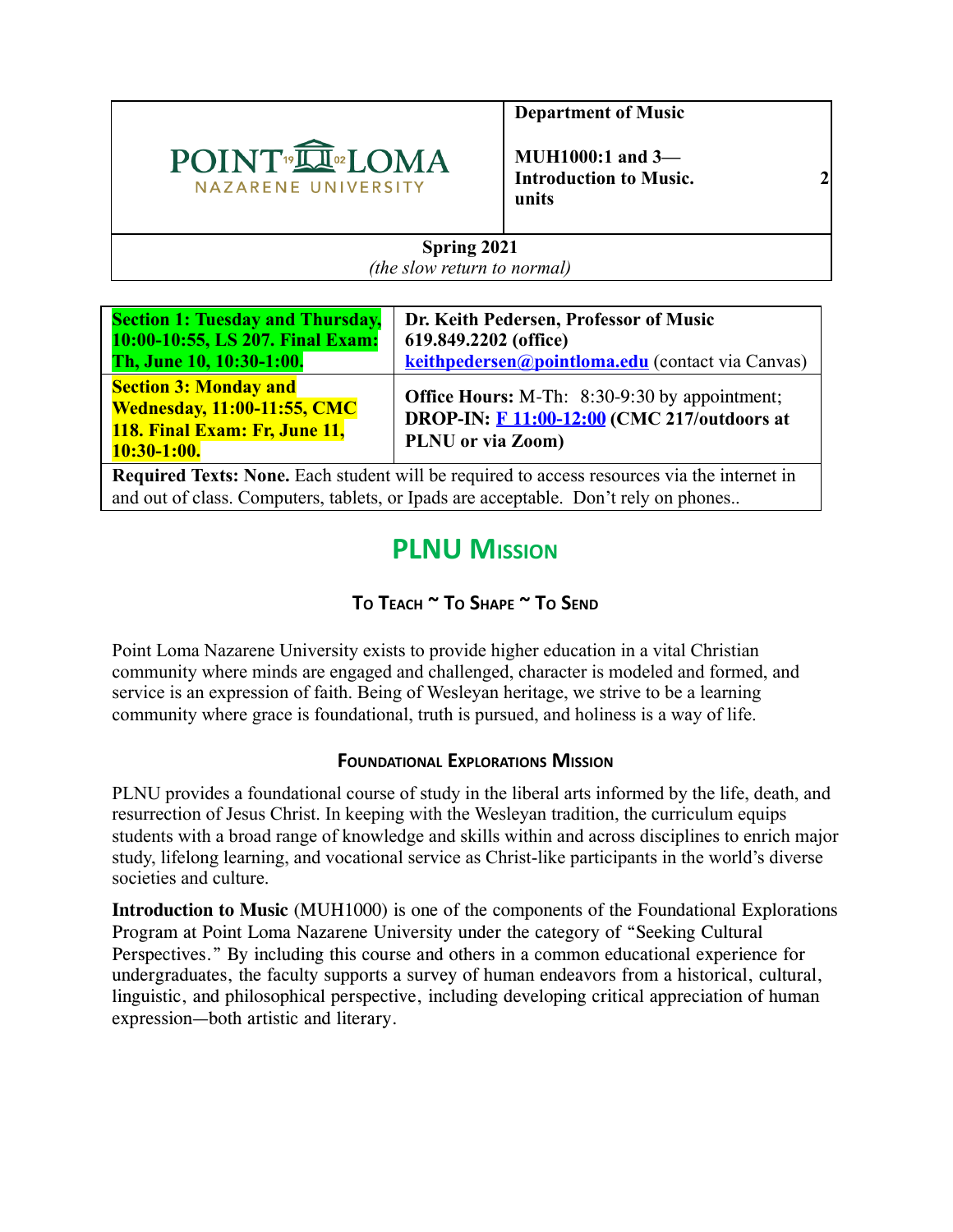# **COURSE DESCRIPTION**

Catalog: MUH 1000 (2 units) INTRODUCTION TO MUSIC-GE

Treats the development and significance of music in the Western world with emphasis on outstanding works by the world's great composers of Western art music. \

The goal of this course is to help you discover and/or expand your understanding of the great expressive power of music. Music is different from the visual arts in that it cannot be seen or held. It is intangible and touches our emotions in powerful ways. But while the importance of music is common in virtually all cultures throughout recorded history, the understanding of exactly what is music—especially what is beautiful/meaningful music—is not. Moreover, our way of talking about music involves a unique vocabulary and set of concepts. This course's aim is to familiarize the student with a variety of music, particularly those works that represent significant contributions to Western culture and the various peoples from around the world who have influenced it, and to present these concepts in simple, straightforward terms **in order to expand the repertoire of music that individuals find meaningful and enjoyable.** You will talk about music using the vocabulary of the subject, but more importantly you will encounter music, both live and recorded, so that more music will have more meaning for you.

*"In music you must think with the heart and feel with the brain."* Sir George Solti

| 1) Music Concepts: You will be able to recognize and describe basic<br>music concepts (such as form, harmony, melody, and rhythm) using correct                                                                                                                 | $-HLO$ 2; FELO 2b<br>-WASC #1, $2, 3, 4$         |  |
|-----------------------------------------------------------------------------------------------------------------------------------------------------------------------------------------------------------------------------------------------------------------|--------------------------------------------------|--|
| terminology.                                                                                                                                                                                                                                                    |                                                  |  |
| <b>2) Historical Perspectives:</b> You will demonstrate an understanding of<br>historical/cultural perspectives about music.<br>develop your musical perception through active listening to various<br>musical styles: classical, contemporary, and world music | $-HLO$ #2; FELO 2b<br>-WASC $#3, 4$<br>- FELO 2b |  |
| analyze music you hear to place it in its correct style period.                                                                                                                                                                                                 | - FELO 2b                                        |  |
| <b>3) Engagement with Live Performance:</b> You will evaluate and<br>articulate personal experiences through attending and writing about live<br>concerts.                                                                                                      | $-$ ILO #2; FELO 2b<br>$-WASC 1, 4$              |  |
| <b>Explore emotional responses to music:</b><br>You will explore, describe, share and compare emotional responses to this WASC 4<br>music.                                                                                                                      | <b>-ILO #2; FELO 2b</b><br>-FELO <sub>2b</sub>   |  |
| You will enjoy, value and find personal relevance and meaning in<br>music which you have never heard before.                                                                                                                                                    | -FELO 2b                                         |  |

### **DEPARTMENT AND COURSE LEARNING OUTCOMES**

#### **INSTITUTIONAL AND FOUNDATIONAL EXPLORATIONS LEARNING OUTCOMES**

**Context: Growing, In a Christ-Centered Faith Community ILO #2:** Students will develop a deeper and more informed understanding of self and others as they negotiate complex environments. **FELO 2b. Students will understand and appreciate diverse forms of arsc expression as evidenced by concert report reflections.**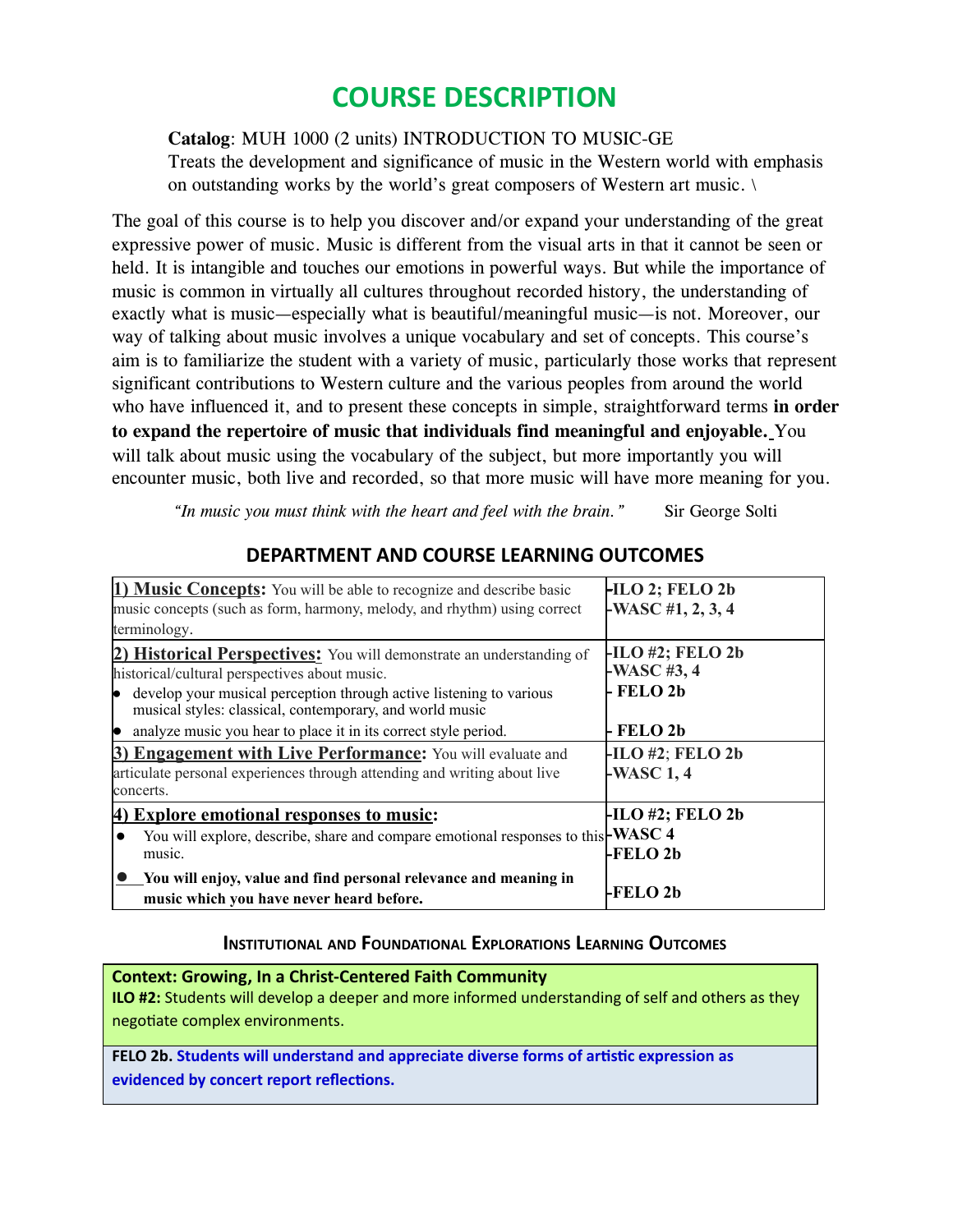- **1. Gaining a basic understanding of the subject**
- **2. Developing knowledge and understanding of diverse perspectives, global awareness, other cultures**
- **3. Gaining a broader understanding and appreciation of intellectual/cultural activity (music)**

## **COURSE CREDIT HOUR INFORMATION**

In the interest of providing sufficient time to accomplish the stated Course Learning Outcomes, this class meets the PLNU credit hour policy for a 2-unit class delivered over 15 weeks. It is anticipated that students will spend a minimum of 37.5 participation hours per credit hour on their coursework. For this course, students will spend an estimated 75-90 total hours meeting the course learning outcomes (this estimate follows the **USDE guidelines of 2 hours outside work for every hour of class** : see [Credit Hour Policy](https://catalog.pointloma.edu/content.php?catoid=46&navoid=2650#Credit_Hour_Definition) in the PLNU Academic Catalog). The time estimations are provided in the Canvas modules.

# **METHODS USED IN THIS COURSE:**

Students enrolled in MUH 1000 will achieve the objectives of the course through multiple methods:

- **●** Class attendance, lectures, discussion, class participation, watching background videos, group presentations, and listening exercises
- **●** Listening to and engaging assigned recordings both in and out of class
- **●** Concert attendance at four approved concerts and completion of insightful reports (See below for more details **.)**

### **LISTENING: The principal work for this class is to listen to and memorize the assigned**  recordings. Here are some suggestions on how to memorize this music effectively.

- Listen and engage multiple times each day (a minimum of 15 minutes per day)
- Create a "system" to help you identify compositions (Flash Cards, Excel Document, iTunes Labels)
- Listen and view multiple performances of assigned works
- Take notes in-class (to keep track of time periods and composers). For each full-length piece, you should be able to identify the composition's name, composer, and time period after listening to as little as ten seconds from anywhere within the piece.

# **COURSE REQUIREMENTS, POLICIES & GUIDELINES:**

For detailed classroom policies including use of technology, spiritual care, the PLNU Academic Honesty Policy, PLNU Copyright Policy, PLNU Academic Accommodations Policy, FERPA, and State Authorization policy please see Course Syllabus Appendix in the first module on Canvas.

## **COVID CLASS PROCEDURES**

In this unprecedented time of adjustment to the realities of a once-in-a-lifetime (we hope) pandemic), our class will follow all university procedures regarding Covid health precautions.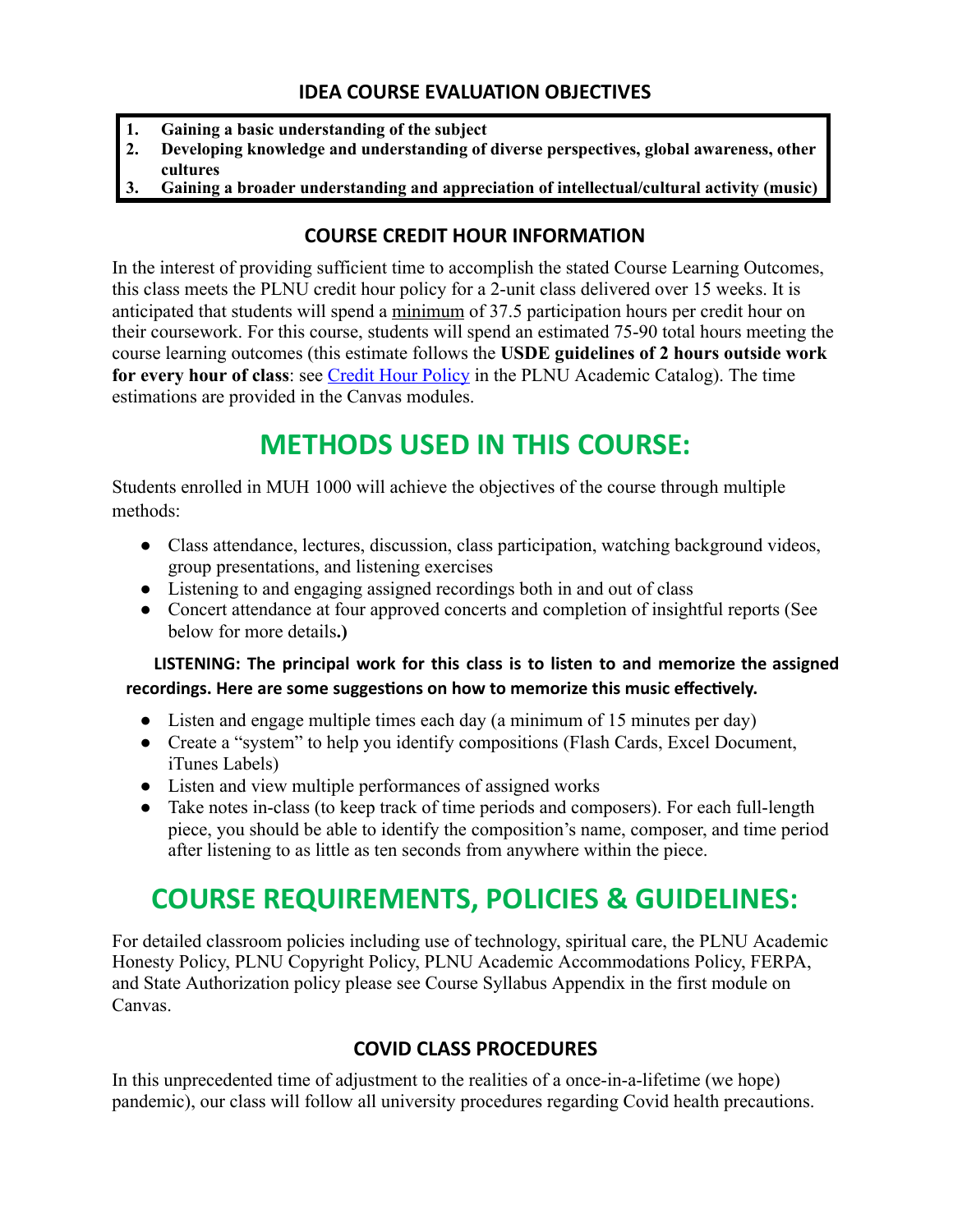Out of consideration for each other ("in honor preferring one another" Romans 12:10), our school, our country, and your education, once we return to a face-to-face modality I ask each of you to faithfully follow school guidelines, including:

1) all students will be effectively masked in and on their way to and from this class.

2) all students will remain at least 6 feet from other people in the classroom.

3) if you notice even slight symptoms of Covid, please contact the Wellness Center, get tested, and attend class remotely after contacting me via Canvas. I will do my best to support and involve you in our course and welcome you back to class once you have been cleared.

4) I don't expect any problems as we all want our semester to proceed as smoothly as possible, but I will follow university reporting procedures if necessary.

We are stronger together and will get through this semester with patience, grace, flexibility, and Christian love for each other.

#### **ASSESSMENT AND GRADING**

| Your grade will be based on the quality of your work in these areas:         | Percentage Points |
|------------------------------------------------------------------------------|-------------------|
| • 4 concert reports $(4 \times 5\%)$ : 2 concert reports required to pass    |                   |
| • Desert Island Assignment                                                   |                   |
| • Quizzes/assignments (lowest 3 scores will be dropped)                      | 20                |
| • In-class group presentation                                                |                   |
| • Midterm exam                                                               | 20                |
| • Final exam (cumulative)                                                    | <u>30</u>         |
| (In the examinations students will demonstrate their comprehension of        | 100               |
| musical terms and concents and recognition of music presented in the course) |                   |

musical terms and concepts and recognition of music presented in the course.)

#### **Sample Standard Grade Scale Based on Percentages**

| $A$ 93-100    | $B+87-89$     | $C+77-79$           | $ID+67-69$    | $ F $ Less than 59 |
|---------------|---------------|---------------------|---------------|--------------------|
| $A - 90 - 92$ | B 83-86       | $\mathsf{IC}$ 73-76 | $D_{63-66}$   |                    |
|               | $B - 80 - 82$ | $C - 70 - 72$       | $D - 60 - 62$ |                    |

#### **ASSIGNMENTS AND INCOMPLETES**

All assignments and projects are to be submitted/turned in by time assigned in Canvas. This is usually the **Sunday or Tuesday midnight prior to your class.** Exams must be taken on the date and at the time assigned. Incompletes for the course will only be assigned in extremely unusual circumstances.

#### **MAJOR COURSE PROJECTS**

#### **1. DESERT ISLAND ASSIGNMENTS**

Each student will be expected to present one "Desert Island" project. That is, you will email instructor a link to a recording of the one song you would take with you if you were marooned on a desert island. You will explain to the class why this song is important to you and then play it for us. As we develop vocabulary and concepts during the course, you may comment on these ideas as they relate to your chosen piece. The total presentation shouldn't need to be more than 5-6 minutes long. We will plan on two reports each class according to the schedule accessible via the link in the assignment on Canvas after the second week of classes.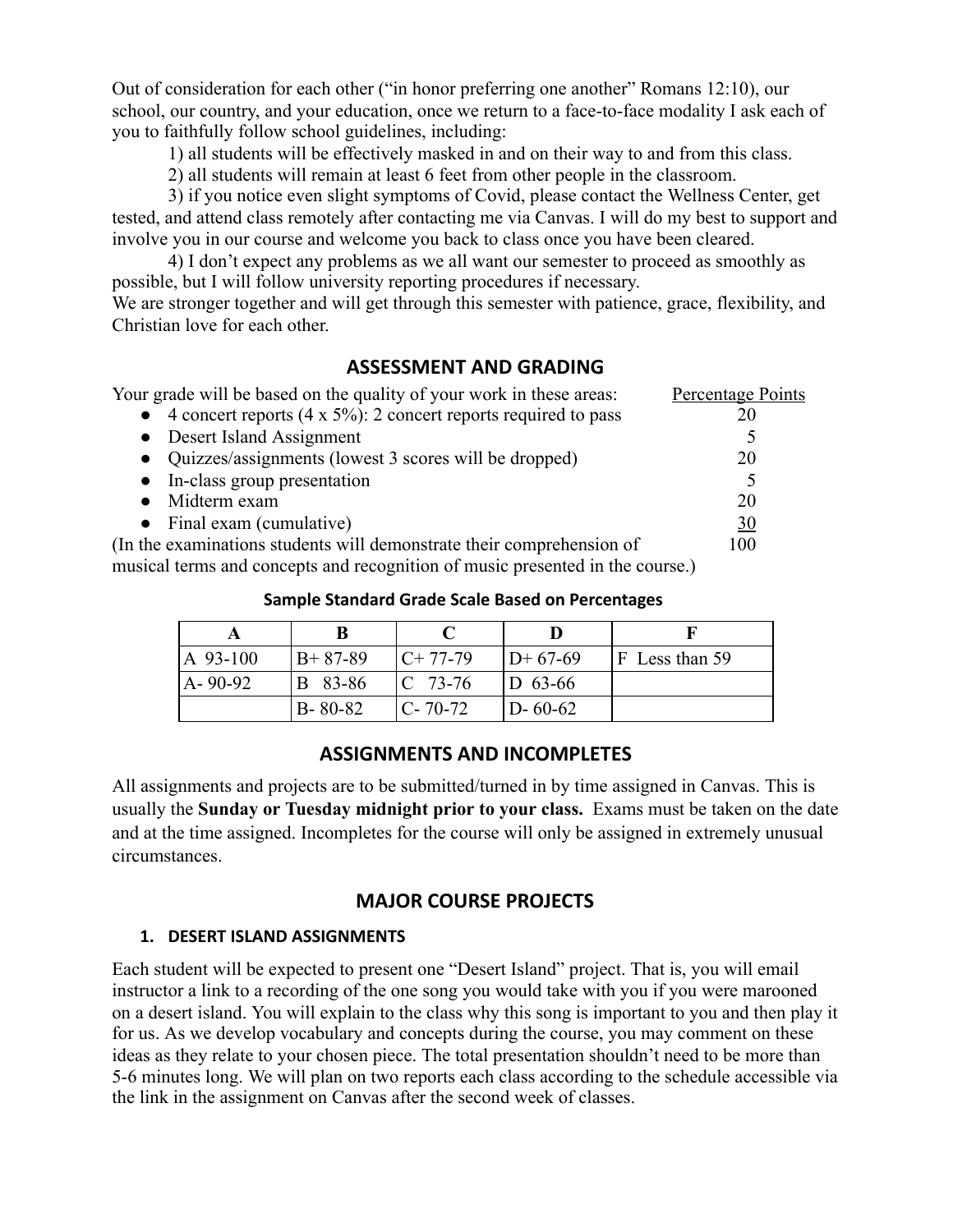#### **2. IN-CLASS PRESENTATION**

Each student will participate in a group presentation of one of the assigned pieces on our Listening List (see below) to the class. We will develop vocabulary and concepts during the class, and you may use these ideas as they relate to your chosen piece. The total presentation shouldn't need to be more than 10-15 minutes long, including listening to the work (or a portion if it is longer than 6 minutes). It may stretch out if it leads to an interesting discussion. We will plan on about 1-2 presentations each class according to the schedule we will set. See Canvas assignment and rubric for expectations.

#### **3. CONCERT REPORTS**

Attendance at live concerts helps students gain a greater understanding of the complexities of this art form and experience how live performance enriches musical understanding and appreciation. You are asked to attend a minimum <u>four concerts (in their entirety</u>) during the semester and write a response according to the instructions on Canvas (consult rubric). **As this semester will begin online and live concerts are still prohibited, you will be offered choices of several online concerts to "attend." I encourage you to get in the spirit: watch with friends, or, better yet, make a night out of it: 1) dress up, 2) enjoy a meal on Zoom "together," 3) then watch the whole concert complete with intermission refreshments, and 4) conclude with an after concert dessert and discussion of what you heard.** 

#### **4. REQUIRED CONCERTS**

#### **Concert #1: [Oratorio: Handel's](https://youtu.be/wLwmo6bFGzA)** *[Messiah](https://youtu.be/wLwmo6bFGzA)*

**RECOMMENDED CONCERTS (Concerts #2, #3, #4-Pick from 3 different categories. Watch entire concert) Expectations for the reports are found in the Canvas assignments; do read the accompanying rubric.** 

#### **Orchestral Music**

[Symphony: Symphony #9 "Choral," Beethoven.](https://youtu.be/rOjHhS5MtvA?list=PLFhCyd0u4PXBp6ruLiFiqQY_KLYDngr4M) (The bass was a sophomore in the Temple University choir when I was doing my master's degree there; we sang in the same section.)

#### **Stage Music**

[Ballet: Swan Lake, Pyotr Tchaikovsky](https://youtu.be/9rJoB7y6Ncs) 

#### **Chamber Music**

String Quartet: Afiara [Quartet—Mendelssohn](https://youtu.be/cF5W_6zw5Kg) String Quartet #2, Op. 13; Lau *Winds [of Change](https://youtu.be/cF5W_6zw5Kg)*; [Wijeratne](https://youtu.be/cF5W_6zw5Kg) String [Quartet;](https://youtu.be/cF5W_6zw5Kg) F. J. Haydn String Quartet Op. 50, #2

#### **Vocal Music**

[Opera:](https://youtu.be/fYDI6MWkCW8) *Rigoletto*, Giuseppi Verdi

#### **PLNU ATTENDANCE AND PARTICIPATION POLICY**

Regular and punctual attendance at all **synchronous** class sessions is considered essential to optimum academic achievement (there may be a short class quiz). In some courses, a portion of the credit hour content will be delivered **asynchronously** and attendance will be determined by submitting the assignments by the posted due dates. If the student is absent for more than 10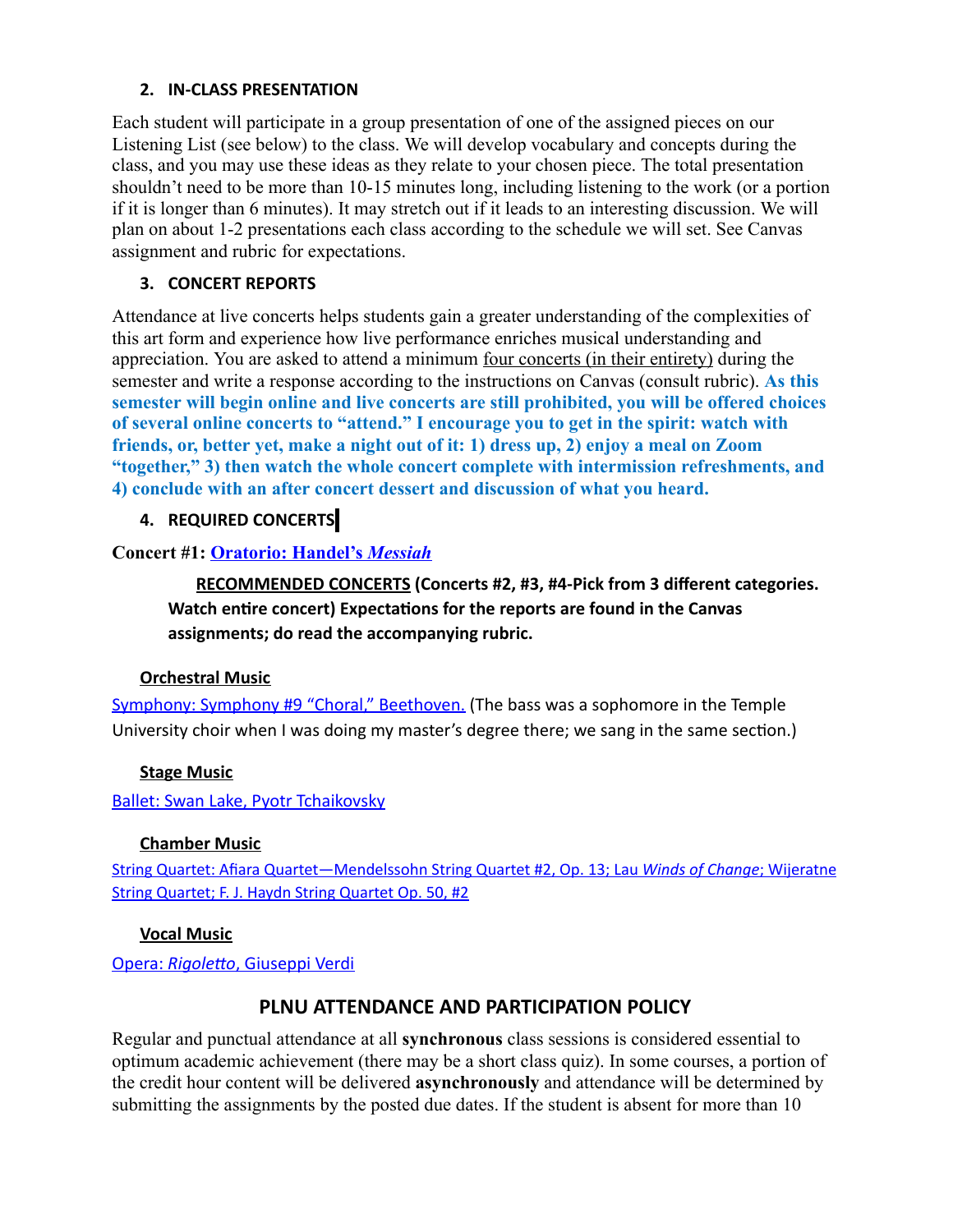percent of class sessions (virtual or face-to-face), the faculty member will issue a written warning of de-enrollment (3 classes in a 2-unit course). If the absences exceed 20 percent (six classes), the student may be de-enrolled without notice until the university drop date or, after that date, receive the appropriate grade for their work and participation. See [Academic Policies](https://catalog.pointloma.edu/content.php?catoid=46&navoid=2650#Class_Attendance) in the Undergraduate Academic Catalog. If absences exceed these limits but are due to university excused health issues, an exception will be granted.

Please email the professor when you have to be absent. Good communication protects relationships. While there are no points awarded or deducted for attendance, absences can affect your grade in two ways:

1) according to school policy, any student with over 3 weeks of absences (6 classes in this course) can be summarily deregistered from the class (which could have financial and graduation repercussions for the student).

2) in any situation where grace is requested (late assignments, make-up work, and final grade assignment) attendance will be taken into consideration. Requests from students with greater than a 90% attendance rate may be treated more favorably.

#### **EXAMS**

Although there will be some terminology quizzes during the semester, the exams will be primarily multiple-choice music-identification questions, along with a few terms from the following list to match with provided definitions. I will play 10-15 seconds of a section of a piece and you will be expected to identify the title of the work (including movement and form, if applicable) and the composer. The pieces will be chosen from the following list (1-23 for mid-term; 1-45 for final). These recordings can be found at the Naxos site on the Phineas (PLNU library) web-site, on YouTube, or on recordings which can be purchased from text publishers. Using the YouTube recordings that follow will ensure you are listening to the correct piece. (See Syllabus Appendix on Canvas.)

#### **Listening Exam List (please let me know if any of these YouTube links are taken down):**

**Midterm** (you will be expected to memorize the list as follows):

- **1.** Hildegard, *O rubor [sanguinis](https://www.youtube.com/watch?v=g2j_t1o_g5U)* (Gregorian Chant); [https://www.youtube.com/watch?v=g2j\\_t1o\\_g5U](https://www.youtube.com/watch?v=g2j_t1o_g5U)
- **2.** Machaut, *Kyrie, Messe de Notre [Dame](https://www.youtube.com/watch?v=5GgkAM8crbU)* (mass Ordinary); *<https://www.youtube.com/watch?v=5GgkAM8crbU>* **0:00-2:53**
- **3.** Josquin, *Ave [Maria](https://www.youtube.com/watch?v=qUNzi900ZJw)* (motet); *[https://www.youtube.com/watch?v=XaT3tcXZg0c](https://www.youtube.com/watch?v=qUNzi900ZJw)*
- **4.** Palestrina, *[Agnus](https://www.youtube.com/watch?v=QhJTMa8iq3I) Dei*[;](https://www.youtube.com/watch?v=QhJTMa8iq3I) *Missa Papae [Marcelli](https://www.youtube.com/watch?v=QhJTMa8iq3I)* (mass Ordinary); <https://www.youtube.com/watch?v=QhJTMa8iq3I>
- **5.** Weelkes, *As Vesta Was from Latmos Hill [Descending](https://www.youtube.com/watch?v=95DJ7oqTWK8&list=RD95DJ7oqTWK8)* (madrigal); <https://www.youtube.com/watch?v=95DJ7oqTWK8&list=RD95DJ7oqTWK8>
- 6. Strozzi, "[I want](https://www.youtube.com/watch?v=avMPpDW-UFI) to die" (chamber cantata recitative, arioso, and aria;); <https://www.youtube.com/watch?v=avMPpDW-UFI>**0:00-4:25**
- 7. Purcell[,](https://www.youtube.com/watch?v=ou8A0g_jYyA) *[Dido and](https://www.youtube.com/watch?v=ou8A0g_jYyA) Aeneas*, ["When](https://www.youtube.com/watch?v=ou8A0g_jYyA) I am laid in earth" (opera aria; basso ostinato); **1:09-4:45** [https://www.youtube.com/watch?v=ou8A0g\\_jYyA](https://www.youtube.com/watch?v=ou8A0g_jYyA)
- 8. Pachelbel, *[Canon in D](https://youtu.be/JvNQLJ1_HQ0)* (instrumental canon in 3 parts, plus *basso ostinato*); bass)[https://www.youtube.com/watch?v=JvNQLJ1\\_HQ0](https://www.youtube.com/watch?v=JvNQLJ1_HQ0)
- 9. Vivaldi, *[Violin Concerto in E](https://youtu.be/aFHPRi0ZeXE) major, I Four Seasons, Spring* (violin concerto; ritornello); <https://www.youtube.com/watch?v=aFHPRi0ZeXE&feature=youtu.be> **00:24-3:24**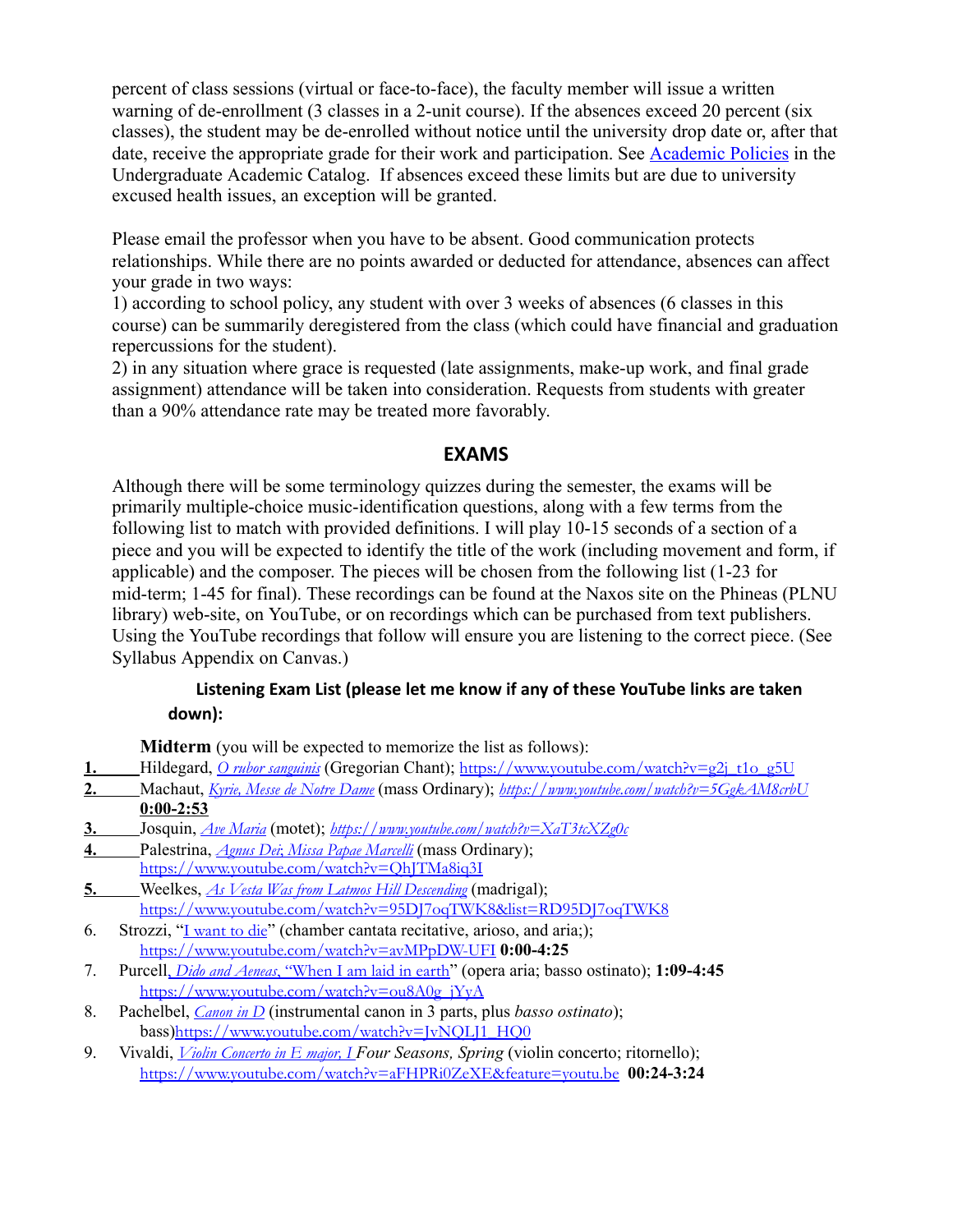- 10. Bach, *[Brandenburg](https://www.youtube.com/watch?v=XBw6wwa7eC8) Concerto* [No.](https://www.youtube.com/watch?v=XBw6wwa7eC8) 5, I (concerto grosso; ritornello); <https://www.youtube.com/watch?v=XBw6wwa7eC8>
- 11. Bach, *[Organ Fugue](https://www.youtube.com/watch?v=PhRa3REdozw) in G minor* (organ fugue); *<https://www.youtube.com/watch?v=PhRa3REdozw>*
- 12. Bach, *Wachet auf, ruft uns die [Stimme,](https://www.youtube.com/watch?v=_1rUz0GM-NM)* [IV](https://www.youtube.com/watch?v=_1rUz0GM-NM) (sacred cantata chorus AAB [https://www.youtube.com/watch?v=\\_1rUz0GM-NM](https://www.youtube.com/watch?v=_1rUz0GM-NM)
- 13. Händel, *[Water](https://www.youtube.com/watch?v=HFXckl6lCkE) Music*, [Minuet](https://www.youtube.com/watch?v=HFXckl6lCkE) & Trio (orchestral suite; binary); [https://www.youtube.com/watch?v=UcknsYVgdkM&spfreload=1](https://www.youtube.com/watch?v=HFXckl6lCkE)
- 14. Händel, *[Messiah](https://youtu.be/rAAIuHeZQVw)*, ["Rejoice](https://youtu.be/rAAIuHeZQVw) greatly" (oratorio aria); <https://youtu.be/rAAIuHeZQVw>
- 15. Händel, *[Messiah](https://www.youtube.com/watch?v=__gnmuzq6HI)*, ["Hallelujah"](https://www.youtube.com/watch?v=__gnmuzq6HI) chorus (oratorio chorus); https://www.youtube.com/watch?v=\_gnmuzq6HI
- 16. Haydn, *String Quartet, the ["Emperor",](https://www.youtube.com/watch?v=udPddgVKzLg) II* (string quartet; theme and variation); <https://www.youtube.com/watch?v=udPddgVKzLg>
- 17. Haydn, **[Symphony](https://www.youtube.com/watch?v=9qu5XZYrME4) No. 94, II** (symphony; theme and variations); <https://www.youtube.com/watch?v=9qu5XZYrME4>
- 18. Mozart, *A Little Night [Music](https://www.youtube.com/watch?v=Qb_jQBgzU-I)*, [I](https://www.youtube.com/watch?v=Qb_jQBgzU-I) (serenade; sonata-allegro); [https://www.youtube.com/watch?v=Qb\\_jQBgzU-I](https://www.youtube.com/watch?v=Qb_jQBgzU-I)
- 19. Mozart, [Symphony](https://www.youtube.com/watch?v=jzUJWDU_1Rg) No. 40, I (symphony; sonata-allegro); **00:00-7:47** [https://www.youtube.com/watch?v=jzUJWDU\\_1Rg](https://www.youtube.com/watch?v=jzUJWDU_1Rg)
- 20. Mozart, Piano Concerto in A Major, K.488, [Movement](https://youtu.be/LuesOjh038Q) #1 (piano concerto; sonata-allegro); <https://www.youtube.com/watch?v=LuesOjh038Q>
- 21. Beethoven, ["](https://www.youtube.com/watch?v=SrcOcKYQX3c)*[Pathetique"](https://www.youtube.com/watch?v=SrcOcKYQX3c)* [Sonata,](https://www.youtube.com/watch?v=SrcOcKYQX3c) I (piano sonata; sonata-allegro); <https://www.youtube.com/watch?v=SrcOcKYQX3c>
- 22. Beethoven, [Symphony](https://youtu.be/a9UApyClFKA?t=2) No. 5, I (symphony; sonata-allegro); <https://youtu.be/a9UApyClFKA?t=2> **0:00-7:49**
- 23. Beethoven, [Symphony](https://youtu.be/a9UApyClFKA?t=1431) No. 5, IV (symphony; sonata-allegro); **23:51-35:10** <https://youtu.be/a9UApyClFKA?t=1431>

#### **Final is cumulative**

- 24.c Schubert, *[Erlking](https://youtu.be/JS91p-vmSf0)* (art song; through composed); https://voutu.be/JS91p-vmSf0
- 25. Chopin, [Nocturne](https://www.youtube.com/watch?v=o4Wf3lIWiUE) in C# minor (nocturne); <https://www.youtube.com/watch?v=o4Wf3lIWiUE>
- 26.b Mendelssohn, Violin [Concerto](https://youtu.be/K67o86CS5uo) in E minor, I (violin concerto; sonata-allegro); <https://youtu.be/K67o86CS5uo> **0:00-12:21**
- 27. Berlioz, *Symphony [fantastique,](https://youtu.be/cao6WyF-61s)* [V](https://youtu.be/cao6WyF-61s) (program symphony); <https://www.youtube.com/watch?v=cao6WyF-61s&feature=youtu.be>
- 28. Verdi, La Traviata, "[Follie"](https://www.youtube.com/watch?v=4G_J_sPfQHM) I (opera recitative); https://www.youtube.com/watch?v=4G\_J\_sPfQHM **0:00-1:03**; and ["Sempre](https://www.youtube.com/watch?v=4G_J_sPfQHM) libre" (opera aria); 1:03-4:45https://www.youtube.com/watch?v=4G J sPfQHM
- 29. Bizet, *Carmen*, "[Habenera](https://www.youtube.com/watch?v=K2snTkaD64U)" (opera aria); https://www.youtube.com/watch?v=K2snTkaD64U
- 30. Puccini, *Turandot*, "[Nessun](https://www.youtube.com/watch?v=xN-JCdM4or0) dorma" (opera aria); https://www.youtube.com/watch?v=xN-JCdM4or0
- 31.f Wagner, *[Tristan und](https://www.youtube.com/watch?v=RLoHcB8A63M) Isolde, Liebstod* (music drama); <https://www.youtube.com/watch?v=RLoHcB8A63M>
- 32.l Brahms, Violin [Concerto](https://www.youtube.com/watch?v=Gk_e0C_Pnwo) in D, III (violin concerto; rondo) [https://www.youtube.com/watch?v=Gk\\_e0C\\_Pnwo](https://www.youtube.com/watch?v=Gk_e0C_Pnwo)
- 33.mTchaikovsky, *The [Nutcracker](https://www.youtube.com/watch?v=cGPB4AD8A6w)*, ["Dance](https://www.youtube.com/watch?v=cGPB4AD8A6w) of the Reed Pipes" (ballet); <https://www.youtube.com/watch?v=cGPB4AD8A6w>
- 34.a Mussorgsky, *Pictures at [an Exhibition:](https://www.youtube.com/watch?v=b8gs4TozJbQ) The Great Gate of Kiev*[;](https://www.youtube.com/watch?v=b8gs4TozJbQ) <https://www.youtube.com/watch?v=b8gs4TozJbQ>
- 35.j Debussy, *Prelude to the [Afternoon of](https://www.youtube.com/watch?v=Y9iDOt2WbjY) a Faun* (tone poem); <https://www.youtube.com/watch?v=Y9iDOt2WbjY>
- 36.e Stravinsky, *The Rite of [Spring,](https://www.youtube.com/watch?v=jF1OQkHybEQ)* [Introduction](https://www.youtube.com/watch?v=jF1OQkHybEQ) and Scene I (ballet); <https://www.youtube.com/watch?v=jF1OQkHybEQ> **0:00-7:09**
- 37.k Schoenberg, *Moonstruck Pierrot, [Madonna](https://www.youtube.com/watch?v=1DbGhbDJqM4)* (song cycle); *<https://www.youtube.com/watch?v=1DbGhbDJqM4>*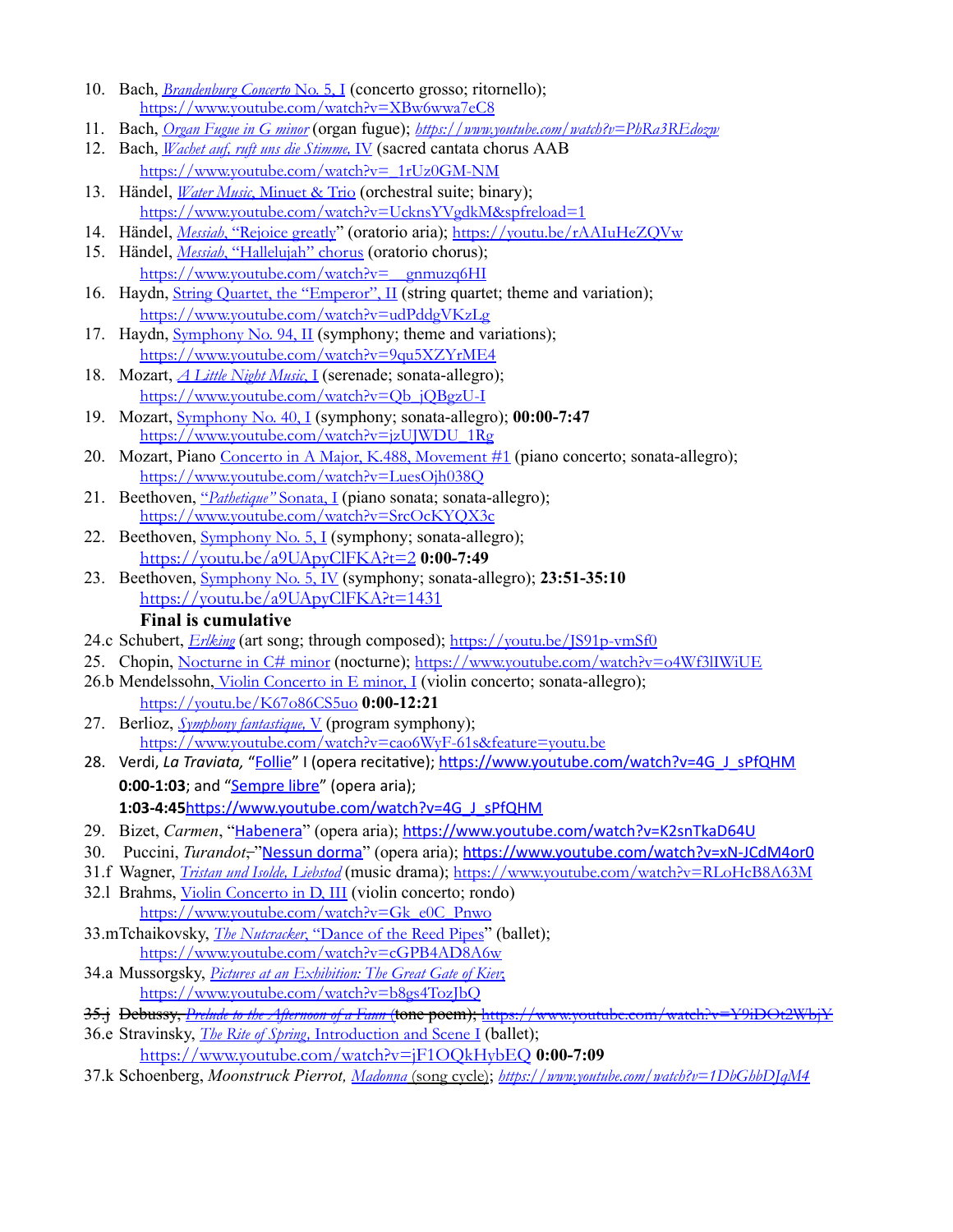38.n Gershwin, *[Rhapsody](https://www.youtube.com/watch?v=ss2GFGMu198) in Blue* (piano/orchestral movement); <https://www.youtube.com/watch?v=ss2GFGMu198>

- 39.h Copland, *Simple Gifts: [Appalachian Spring](https://www.youtube.com/watch?v=FW-t9Lqa1rE)* [\(ballet\);](https://www.youtube.com/watch?v=FW-t9Lqa1rE) <https://www.youtube.com/watch?v=FW-t9Lqa1rE>
- 40.o Zwilich, *[Concerto Grosso 1985,](https://www.youtube.com/watch?v=fmKTAKQFpkw)* [III](https://www.youtube.com/watch?v=fmKTAKQFpkw) (concerto grosso); <https://www.youtube.com/watch?v=fmKTAKQFpkw>
- 41.g Orff, *[Carmina](https://www.youtube.com/watch?v=QEllLECo4OM) Burana* (scenic cantata); <https://www.youtube.com/watch?v=QEllLECo4OM>
- 42.jVarèse, *Poème [électronique](https://www.youtube.com/watch?v=iqxMgC7C3po)* (opening); <https://www.youtube.com/watch?v=iqxMgC7C3po>
- 43.p Reich, *Music for [Mallets](https://youtu.be/rCiGDdEdrks)* (minimalism); <https://youtu.be/rCiGDdEdrks>
- 44.i Armstrong, "*Willie the [Weeper](https://www.youtube.com/watch?v=qmjAwYyuxbg)*" (New Orleans jazz/Dixieland); <https://www.youtube.com/watch?v=qmjAwYyuxbg>
- 45.d Mariachi Music, "El [Burro](https://youtu.be/WV83Xa-scVg)" (mariachi); <https://youtu.be/WV83Xa-scVg>

#### **INTRODUCTION TO MUSIC KEY WORDS LIST**

(there are other significant terms, but these are the ones which will be on the test)

| Unity/repetition | chromatic     | monophony    | suspension     | rondo                 |
|------------------|---------------|--------------|----------------|-----------------------|
| Variety/contrast | dynamics      | homophony    | seventh        | theme and variation   |
| color            | accent        | polyphony    | opera          | concerto              |
| timbre           | forte         | counterpoint | libretto       | program music         |
| melody           | piano         | imitation    | recitative     | absolute music        |
| scale            | rhythm        | harmony      | aria           | Lied                  |
| tonality         | beat/pulse    | chord        | cantata        | Tone poem             |
| key              | tempo         | triad        | oratorio       | <b>Music concrete</b> |
| major scale      | ritardando    | tonic        | Da capo aria   | avant garde           |
| minor scale      | meter         | dominant     | symphony       | tone cluster          |
| sharp            | measure (bar) | modulation   | string quartet | atonal                |
| flat             | syncopation   | consonance   | variation      | <b>Minimalism</b>     |
| diatonic         | texture       | dissonance   | strophic       | blues                 |
|                  |               |              |                | mariachi              |

(boldface does not signify importance; it is used only to help group terms together)

Strive to be able to list the names, dates and 2-3 major composers from each historical style period.

#### **WEBSITES/RESOURCES:**

- The course will be based on online resources, including Howard Goodall's two video series: *How Music Works* and *The Story of Music.* Links will be provided in quizzes.
- [OXFORD MUSIC ONLINE](https://www-oxfordmusiconline-com.pointloma.idm.oclc.org/) (accessible in the databases on the Ryan Library website)
	- *The Oxford Dictionary of Music* : Basic definitions and explanations, short and sweet.
	- *The Oxford Companion to Music* : Expanded definitions and detailed explanations.
	- **[GROVE MUSIC](https://www-oxfordmusiconline-com.pointloma.idm.oclc.org/) ONLINE:** The definitive resource in English with expansive articles on almost all music subjects. Click the link above to access online. Better yet, check out the volumes (30+!) at the library (great pictures and over 30 million words!). Important composers and ideas may have book length articles.
- *The 100 Most Essential Pieces of Classical Music* (Download on AMAZON \$8)
- *[Naxos Music Library](https://pointloma-nml3-naxosmusiclibrary-com.pointloma.idm.oclc.org/)* [.](https://pointloma-nml3-naxosmusiclibrary-com.pointloma.idm.oclc.org/) Free internet access to half-a-million musical recordings.
- *●* [Zander TEDTalk on Music and Passion--](http://www.ted.com/talks/benjamin_zander_on_music_and_passion) may change how you listen to music forever!
- PLNU Ryan Library (click here for a Guide to Maximizing Your Use of Ryan Library [Off Campus](https://www.pointloma.edu/resources/undergraduate-studies/your-guide-maximizing-your-use-ryan-library-campus))
- Access to [textbooks and recordings for similar courses](http://music.wadsworth.com/)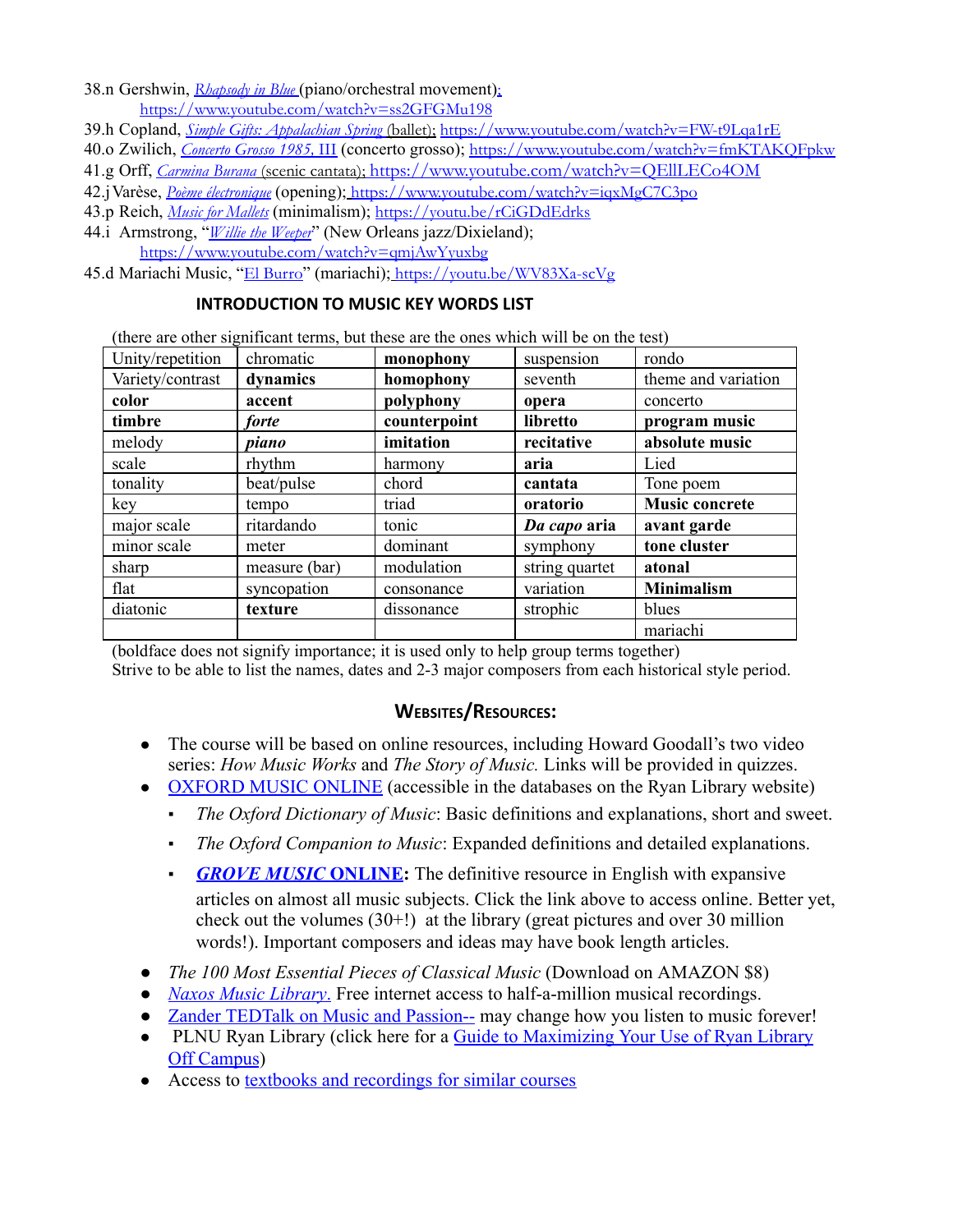#### **MOVIES ABOUT COMPOSERS/MUSICIANS**

While not always factually accurate (it is Hollywood, after all), these movies can often give a wonderful sense of the life, cultural context, and especially the music of these composers in a way that brings to life these remarkable and talented individuals. (I trust our students can discern that, while each film is an artistic portrayal of music and the lives of musicians, not all scenes they contain reflect values espoused by the professor or university.)

- *Amadeus* **(1984), Warner Bros.** A fanciful retelling of the life of the most famous prodigy of them all, W A Mozart. Even if the premise of the plot is false, this winner of 8 Academy Awards beautifully and spectacularly captures the spirit and feel of the Classical era and its music.
- *Immortal Beloved* (1994), Columbia Pictures. The search for an anonymous "Immortal Beloved" tells some of the story of the personal challenges of the adult life of the most colossal figure in classical music, Ludwig von Beethoven.
- *Impromptu* (1991), Sovereign Pictures. A Hollywood version of the very real romantic relationship between the female writer George Sand and the master of the piano, Frederic Chopin.
- *Tous les matins du monde* (1991), Koch-Lorber Films. Perhaps the most achingly beautiful film about music I have ever seen, using the sound of the *viola da gamba* to explore different kinds of relationships, from romantic to professional to mentor. If this doesn't convince you Baroque music is about emotions, nothing will. Don't let the French subtitles scare you away (does include some explicit scenes).

## **SCHEDULE OF READINGS, DISCUSSION & ASSIGNMENTS:**

(This schedule is subject to revision as necessary; students are responsible for any announced changes.)

**L.E.=Listening Example List**

| <b>DATE</b>                      | <b>READING/TOPIC</b>                                                                   | Assign.                               | L.E.#             |
|----------------------------------|----------------------------------------------------------------------------------------|---------------------------------------|-------------------|
| $13.1/2 - M/T$                   | Class Introduction; Expectations, Policies, & Syllabus                                 | 1                                     |                   |
| 2.3.3/4-W/Th                     | Color/Timbre<br>2, 3                                                                   |                                       |                   |
| 3. 3. <mark>8/9</mark> - M/T     | Melody, Dynamics<br>4,                                                                 |                                       |                   |
| 4.3.20/11-W/Th                   | Rhythm, Texture                                                                        | 5A, 6,                                |                   |
| 5.3.25/26-M/T                    | Harmony, Form                                                                          | $7^*$ , 8                             |                   |
| 6.3. <mark>17/18</mark> - W/Th   | Medieval-Sacred Music (Chant, Organum, Mass, Hildegard, Machaut)                       | 9*, 10                                | 1, 2              |
| 7. 3.22/23- M/T                  | Renaissance Music-Sacred (Motet, Mass-Josquin, Palestrina)                             | 11                                    | 3, 4              |
| 8.3.24/25-W/Th                   | Renaissance Music-Secular (Madrigal, Chanson, Lied-Weelkes)                            | $12, 13*5$                            |                   |
| 9. 3. <mark>29/30</mark> - M/T   | Early Baroque - Opera/Cantata (Aria - Strozzi, Purcell)                                | 14                                    | 6, 7              |
| 10.4. <mark>5/6</mark> - M/T     | Middle Baroque-Concerto Grosso (Pachelbel, Vivaldi)                                    | $15, 16$ 8, 9                         |                   |
| 11. 4. <mark>7/8</mark> - W/Th   | Late Baroque (Organ Fugue, Cantata, - Bach)                                            | 16.b <sup>*</sup> , 17, 18 10, 11, 12 |                   |
| 12. 4. <mark>12/13</mark> - M/T  | Late Baroque (Oratorio-Handel)                                                         |                                       | 19, 20 13, 14, 15 |
| 13. 4. 14/15 - W/Th              | Classical Ideals, Forms and Genres (String Quartet Haydn) (Con. Rep#1) 21, CR#1 16, 17 |                                       |                   |
| 14.4. <mark>19/20</mark> -M/T    | Classical Forms and Genres (Symphony, Quartet--Mozart)                                 | 22                                    | 18, 19, 20        |
| 15.4.21/22-W/Th                  | Bridge to Romanticism (Beethoven)                                                      | 23, 24, 25* 21, 22, 23                |                   |
| 16.4.26/27-M/T                   | <b>MIDTERM EXAM</b>                                                                    | 25.b                                  |                   |
| 17. 4 <mark>.28/29</mark> - W/Th | Romanticism (Art Song/Lied, Nocturne-Schubert, Chopin)                                 | 26                                    | 24, 25            |
| 18. 5.3/4- M/T                   | Program Music vs. Absolute Music (Smetana, Berlioz, Mendelssohn) 27                    |                                       | 26, 27            |
| 19. 5. <mark>10/11</mark> - M/T  | Rom. Opera/Verisimo (Verdi, Bizet); Concert report (#2)                                | <b>CR#2</b>                           | 28, 29            |